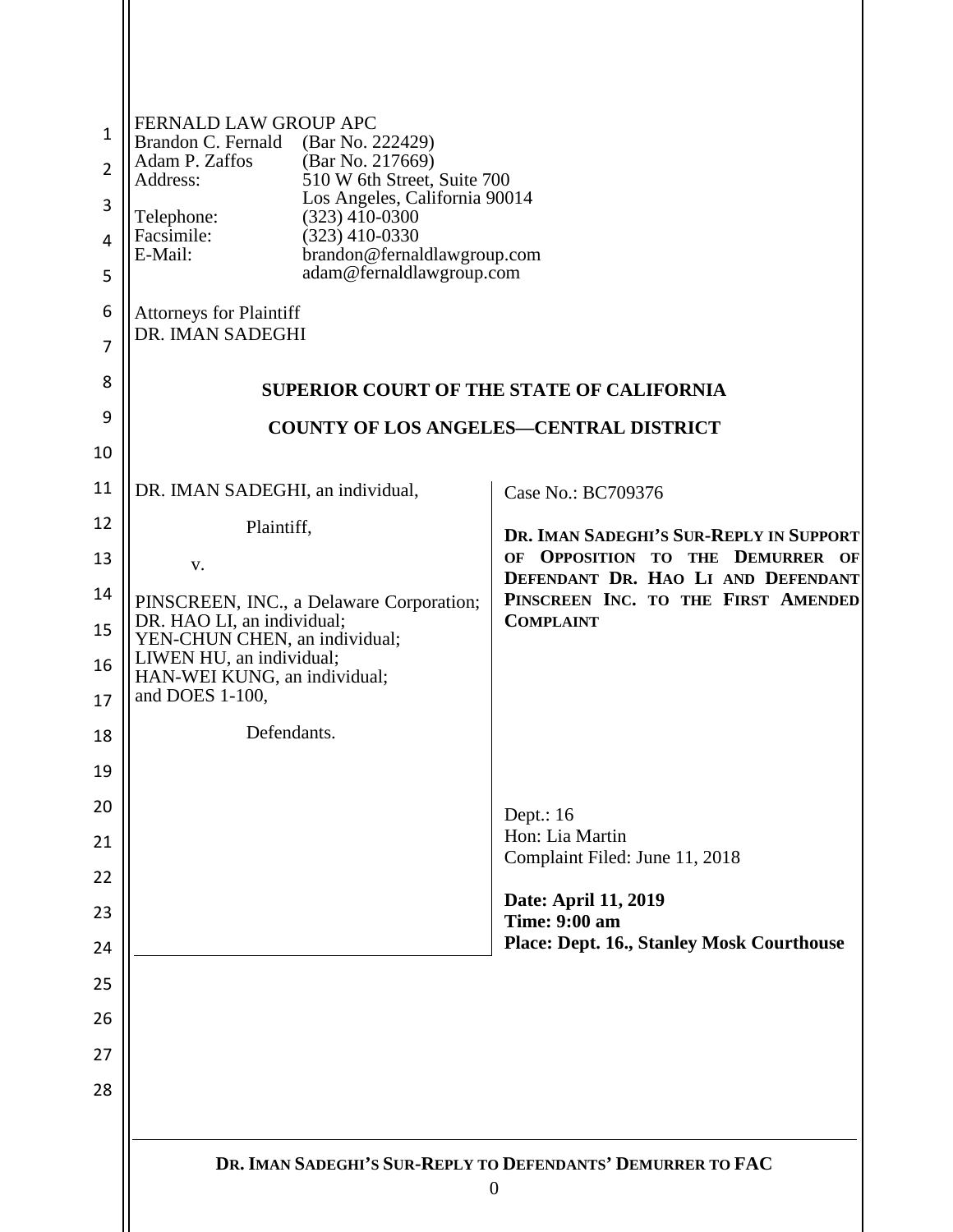<span id="page-1-6"></span><span id="page-1-5"></span><span id="page-1-4"></span><span id="page-1-3"></span><span id="page-1-2"></span><span id="page-1-1"></span><span id="page-1-0"></span>

| $\mathbf 1$    | <b>MEMORANDUM OF POINTS AND AUTHORITIES</b>                                                                                                                                                                                                                                                                            |  |
|----------------|------------------------------------------------------------------------------------------------------------------------------------------------------------------------------------------------------------------------------------------------------------------------------------------------------------------------|--|
| $\overline{2}$ | I.<br><b>JUSTIFICATION FOR THE SUR-REPLY</b>                                                                                                                                                                                                                                                                           |  |
| $\mathbf{3}$   | This sur-reply identifies 21 sets of <i>provably false</i> statements in Li's and Pinscreen's reply                                                                                                                                                                                                                    |  |
| 4              | briefs exposing Defendants' contentions that their arguments were not addressed by Sadeghi.                                                                                                                                                                                                                            |  |
| 5<br>6         | Defendants have submitted a total of 16 pages over the limit in support of their demurrers and                                                                                                                                                                                                                         |  |
| $\overline{7}$ | motion to strike. <sup>1</sup> Sadeghi respectfully requests the Court to consider this 7-page sur-reply.                                                                                                                                                                                                              |  |
| 8              | II.<br><b>ARGUMENT</b>                                                                                                                                                                                                                                                                                                 |  |
| 9              | Li's and Pinscreen's provably false and inapposite statements.<br>A.                                                                                                                                                                                                                                                   |  |
| 10             | 1. 1st CoA for Fraudulent Inducement of Contract by Intentional Misrepresentation:                                                                                                                                                                                                                                     |  |
| 11<br>12       | Li's claim that Sadeghi "does not address and therefore concedes the claim that<br>1.                                                                                                                                                                                                                                  |  |
| 13             | Dr. Li is an improper defendant for his fraud claims" <sup>2</sup> is false because Sadeghi refuted Li and                                                                                                                                                                                                             |  |
| 14             | provided settled law holding that Li is "jointly liable" with Pinscreen and may be "joined as                                                                                                                                                                                                                          |  |
| 15             | defendants" because Li "personally directed or participated in the tortious conduct." <sup>3</sup>                                                                                                                                                                                                                     |  |
| 16             | 2.<br>Pinscreen's contention that Sadeghi "appears to concede that none of the alleged                                                                                                                                                                                                                                 |  |
| 17<br>18       | misrepresentations are plead with specificity," <sup>4</sup> and that Sadeghi "lazily quotes elements for fraud                                                                                                                                                                                                        |  |
| 19             | and cites back to various paragraphs in the FAC, without further comment," <sup>5</sup> and that Sadeghi                                                                                                                                                                                                               |  |
| 20             | "fails to point the Court to any such specificity," <sup>6</sup> and that Sadeghi "cannot even tell the Court"                                                                                                                                                                                                         |  |
| 21             | 'how, when, where, to whom, and by what means' the fraud was perpetrated" <sup>7</sup> are all false                                                                                                                                                                                                                   |  |
| 22             |                                                                                                                                                                                                                                                                                                                        |  |
| 23             | <sup>1</sup> Pinscreen's Demurrer: 19 pages, Pinscreen's Reply in support of Demurrer: 11 pages, Li's Reply in support of                                                                                                                                                                                              |  |
| 24<br>25       | Demurrer: 8 pages, and Defendants' Reply in support of Motion to Strike: 8 pages.<br>$2$ Li's Reply in support of Demurrer 2:5–7                                                                                                                                                                                       |  |
| 26             | <sup>3</sup> Sadeghi's Opposition to Li's Demurrer 7:7-20<br><sup>4</sup> Li's Reply in support of Demurrer 2:23–25<br><sup>5</sup> Pinscreen's Reply in support of Demurrer 2:14–15<br><sup>6</sup> Pinscreen's Reply in support of Demurrer 2:13-15<br><sup>7</sup> Pinscreen's Reply in support of Demurrer 2:17-19 |  |
| 27             |                                                                                                                                                                                                                                                                                                                        |  |
| 28             |                                                                                                                                                                                                                                                                                                                        |  |

 $\mathbf{\mathsf{H}}$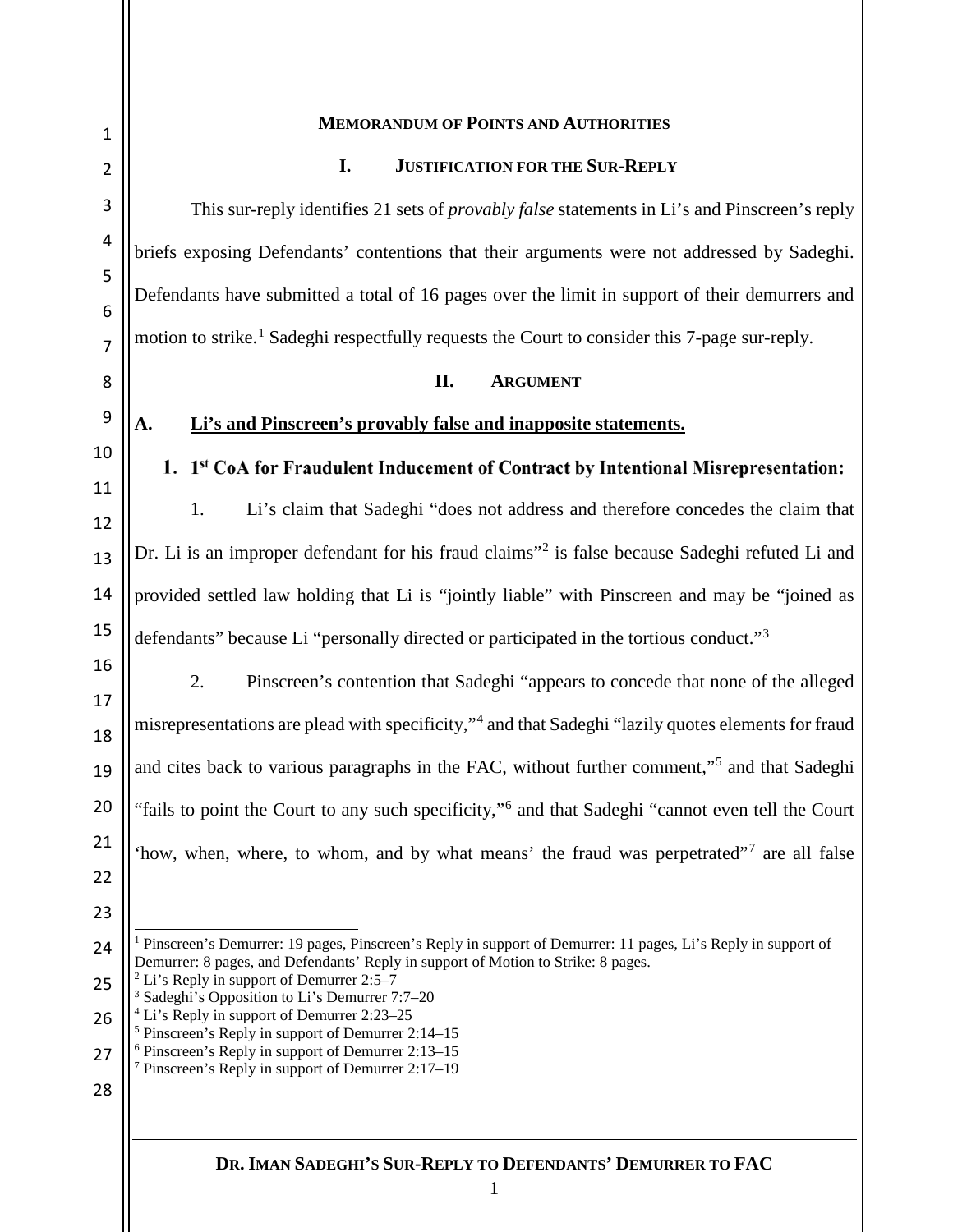because Sadeghi specifically demonstrates how (FAC ¶¶ 305-308), when (FAC ¶¶ 305–306, 308), where (FAC  $\P$  305, 308), to whom (FAC  $\P$  305–306, 308), and [e] by what means (FAC  $\P$  305, 308) the representations were tendered.[8](#page-2-0)

3. Defendant's contentions that Sadeghi "fails to address, and therefore concedes, the argument that he has failed to meet the element of justifiable reliance"[9](#page-2-1) and that Sadeghi "does not even attempt to rebut the grounds ... that his fraud claim fails because he failed to plead justifiable reliance"<sup>[10](#page-2-2)</sup> are false. Sadeghi provides the corresponding facts (FAC  $\P$   $\overline{=}$  302–304, 309, 80–81, 84–85) for the justifiable reliance element<sup>[11](#page-2-3)</sup> and exposes Li's injections of contrary facts used to contrive Sadeghi's "contemporaneous knowledge" of Li's fraud.<sup>[12](#page-2-4)</sup>

4. Defendants contention that Sadeghi has "only alleged wrongful termination damages in his fraud claim and has not alleged damages arising from the inducement"<sup>[13](#page-2-5)</sup> and that Sadeghi "failed to plead any cognizable damage,"<sup>[14](#page-2-6)</sup> and that Sadeghi "fails to cite to any language in the FAC that supports a cognizable damage that is recoverable in fraud,"[15](#page-2-7) and that "as it stands [Sadeghi's] FAC does not allege any recoverable damages under a fraud theory"<sup>[16](#page-2-8)</sup> are all false because FAC ¶ 313 states "as a direct, foreseeable, and proximate result of Pinscreen, through Li, willfully deceiving Sadeghi to cause him to resign from Google and join Pinscreen, Sadeghi has lost and will continue to lose income and benefits."

# <span id="page-2-8"></span><span id="page-2-7"></span><span id="page-2-6"></span>

 Sadeghi's Opposition to Li's Demurrer 10:19–11:15 Li's Reply in Support of Demurrer 2:16–18

<span id="page-2-3"></span><span id="page-2-2"></span><span id="page-2-1"></span><span id="page-2-0"></span><sup>&</sup>lt;sup>10</sup> Pinscreen's Reply in support of Demurrer 2:6–8<sup>11</sup> Sadeghi's Opposition to Li's Demurrer 10:17

Sadeghi's Opposition to Li's Demurrer 12:3–9

<span id="page-2-5"></span><span id="page-2-4"></span> Li's Reply in support of Demurrer 4:8–9, Pinscreen's Reply in support of Demurrer 3:6–8 Pinscreen's Reply in support of Demurrer 3:2–3

<sup>&</sup>lt;sup>15</sup> Li's Reply in support of Demurrer 3:22–23

<sup>&</sup>lt;sup>16</sup> Li's Reply in support of Demurrer 4:10–11, Pinscreen's Reply in support of Demurrer 3:12–13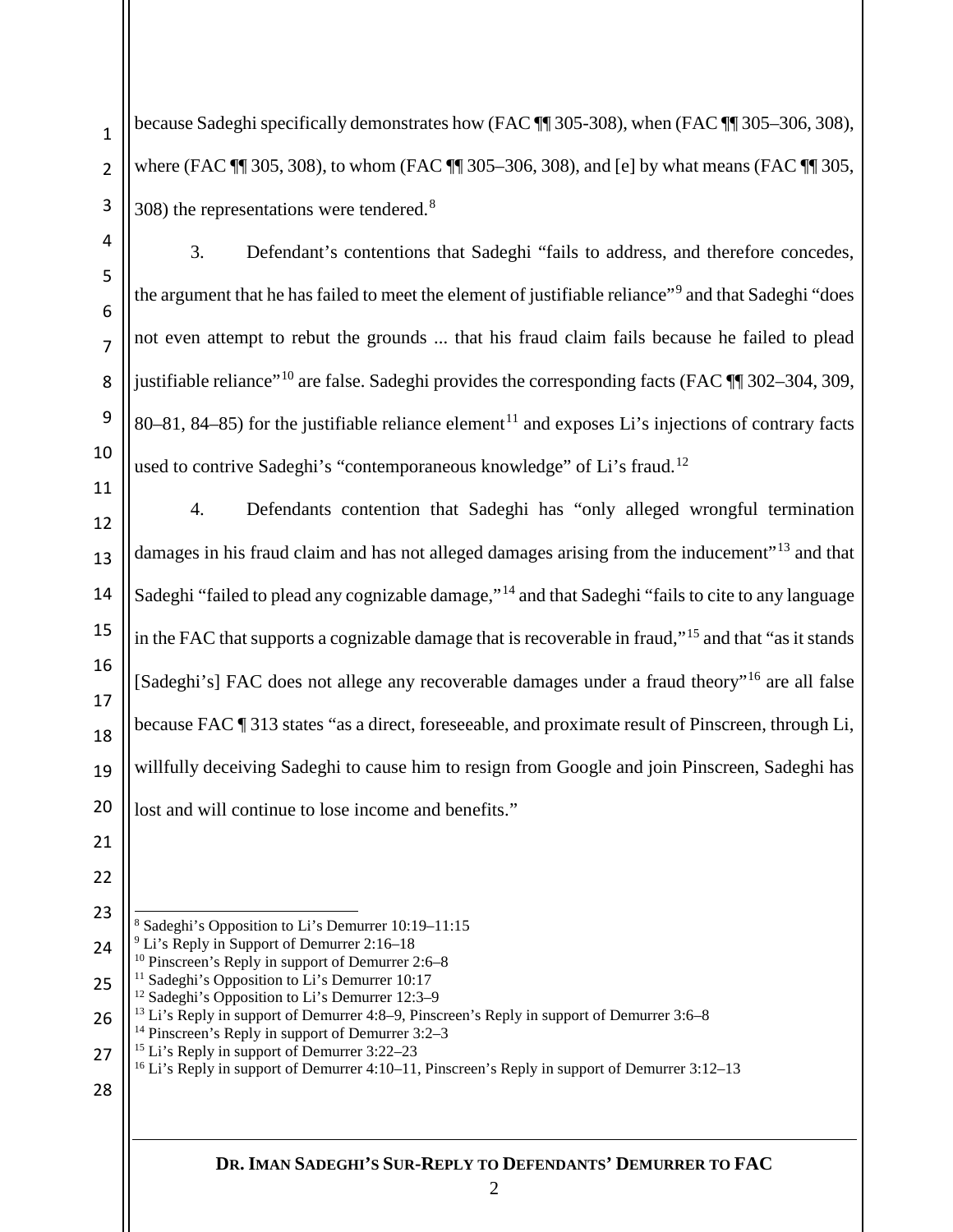## 2. 2<sup>nd</sup> CoA for Fraudulent Inducement of Contract by Intentional Concealment:

5. Li's contention that Sadeghi's concealment elements do "not appear in the body of the second cause of action"[17](#page-3-0) is false—also irrelevant in a demurrer—because all elements of concealment are present in FAC ¶ 318 and all underlying ultimate facts are incorporated by reference into the body of the CoA in FAC ¶ 315.

6. Pinscreen's contention that Sadeghi "does not even bother to claim that he has pled  $[2<sup>nd</sup>]$  CoA with specificity"<sup>[18](#page-3-1)</sup> is false because Sadeghi specifically addresses this issue in his opposition and provides case law holding that "less specificity in pleading fraud is required" because Li "must necessarily possess full information concerning the facts of the controversy."[19](#page-3-2)

3. 3rd CoA for Battery:

7. Pinscreen's "speaking" demurrer injects new allegations contending that Sadeghi "was still employed at the time of the battery"<sup>[20](#page-3-3)</sup> and that the "battery took place on Pinscreen's premises"<sup>[21](#page-3-4)</sup> are false and, ironically, contradict both Li's and Pinscreen's demurrers stating "[Sadeghi] was attempting to secrete from Pinscreen's premises *following* his *termination*."[22](#page-3-5) and that "[Sadeghi] had secreted in his backpack and attempted to remove from Pinscreen's premises *after* being *terminated*."[23](#page-3-6) Furthermore, the FAC establishes that "Sadeghi received the termination letter" (FAC ¶ 259) just before "Li suddenly lost his temper" (FAC ¶ 273) upon which "Sadeghi decided to leave Pinscreen's office" (FAC ¶ 275) "and headed towards the elevators." (FAC ¶ 279) "After [the group] left the elevator, Sadeghi attempted to leave the building through the lobby. However, [Defendants] ... surrounded Sadeghi and physically attacked him." (FAC

<span id="page-3-0"></span>

<sup>&</sup>lt;sup>17</sup> Li's Reply in support of Demurrer 3:17–18

Pinscreen's Reply in support of Demurrer 2:20–21

<span id="page-3-2"></span><span id="page-3-1"></span> Sadeghi's Opposition to Li's Demurrer 13:26–14:3

<span id="page-3-4"></span><span id="page-3-3"></span> Pinscreen's Reply in support of Demurrer 4:8–9

Pinscreen's Reply in support of Demurrer 4:3–4

<span id="page-3-6"></span><span id="page-3-5"></span> Li's Demurrer 14:19–21, Pinscreen's Demurrer 17:22–24

Li's Demurrer 1:17–19, Pinscreen's Demurrer 1:17–19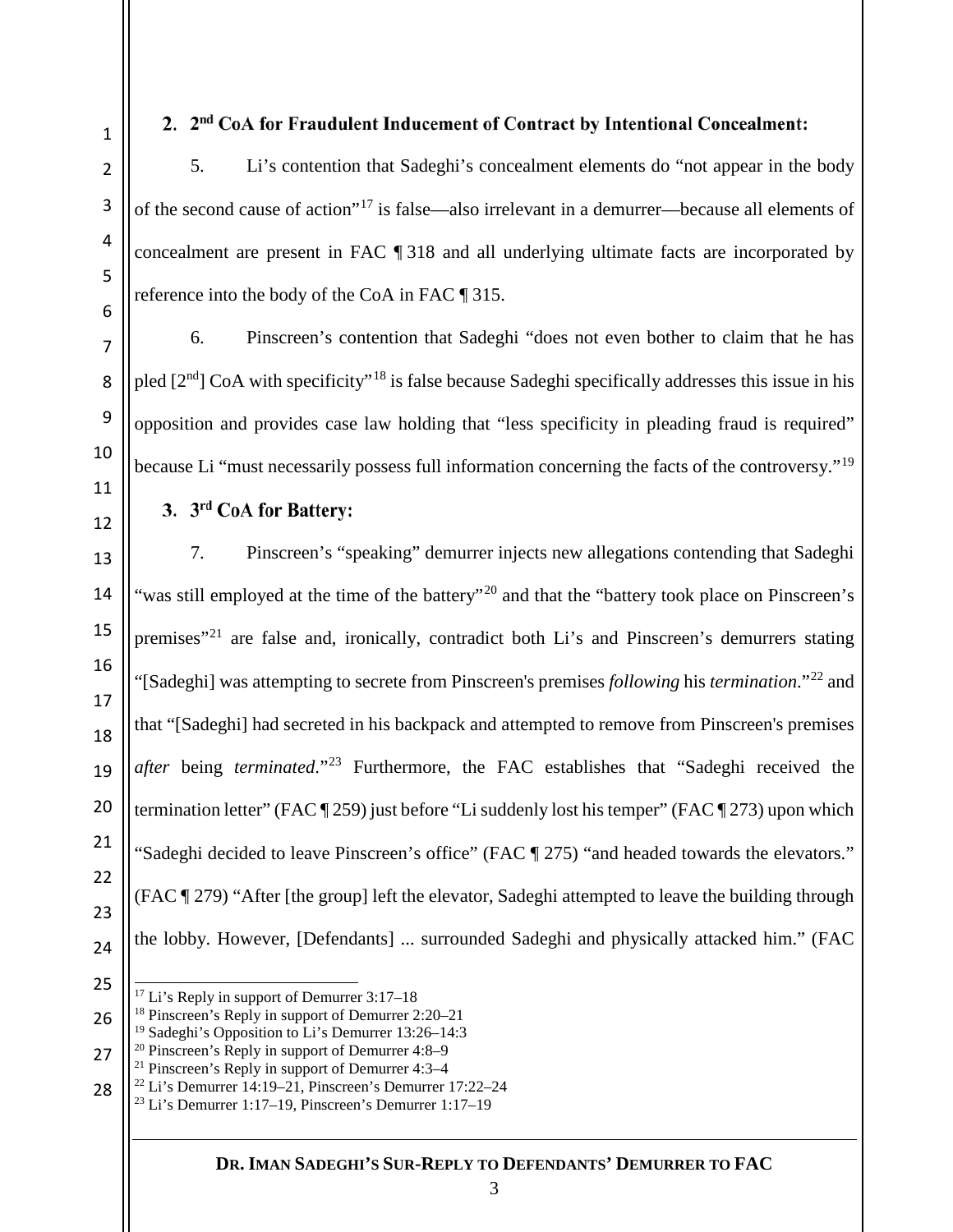¶ 280) Therefore, the FAC establishes that the battery occurred *after* Sadeghi's termination and *outside* Pinscreen's premises.

#### 4. 4th CoA for Violation of Labor Code § 1102.5:

8. Pinscreen's contention that "there is no statute cited by [Sadeghi] that prohibits ... 'academic misconduct' ... or 'data fabrication'<sup>1[24](#page-4-0)</sup> and that Sadeghi "failed to cite to a predicate statue for his whistleblower claim"<sup>[25](#page-4-1)</sup> are false because Sadeghi "had reason to believe that Pinscreen's data fabrication and academic misconduct constituted a fraud on Pinscreen investors violating Code §§ 1572, and 1709 (FAC ¶ 345)."[26](#page-4-2)

9. Pinscreen's claim that Sadeghi "fails to cite a single statute that prohibits ... 'federal immigration law violations'"[27](#page-4-3) is false as FAC ¶ 345 states Sadeghi reasonably believed "that Pinscreen's employment of foreign workers without proper work visas was in violation of federal immigration laws, including the *Immigration Reform and Control Act of 1986.*"

10. Pinscreen's contention that Sadeghi "fails to allege any reasonable cause to believe that Pinscreen engaged in any 'labor law violations'<sup>"[28](#page-4-4)</sup> is false because Sadeghi "had reasonable cause to believe that Li's refusal to pay overtime compensation was in violation of California labor laws, including Labor Code §§ 510 and 204." (FAC ¶ 345) Besides, Pinscreen's labor law violations is reasonably inferable from a list of underlying ultimate facts.<sup>[29](#page-4-5)</sup>

 11. Pinscreen's contention that the defrauded investors are not identified<sup>[30](#page-4-6)</sup> and that "there is absolutely nothing in the FAC" indicating that Pinscreen investors were defrauded<sup>[31](#page-4-7)</sup> are

- <sup>27</sup> Pinscreen's Reply in support of Demurrer  $4:15-17$
- <span id="page-4-5"></span><span id="page-4-4"></span><span id="page-4-3"></span> Pinscreen's Reply in support of Demurrer 4:16–18
	- <sup>29</sup> Sadeghi's Opposition to Li's Demurrer  $13:15-20$

<span id="page-4-1"></span><span id="page-4-0"></span> Pinscreen's Reply in support of Demurrer 4:14–16

Pinscreen's Reply in support of Demurrer 4:12–13

<span id="page-4-2"></span> Sadeghi's Opposition to Pinscreen's Demurrer 8:14–16

<span id="page-4-7"></span><span id="page-4-6"></span> Pinscreen's Reply in support of Demurrer 4:23–24

Pinscreen's Reply in support of Demurrer 5:8–9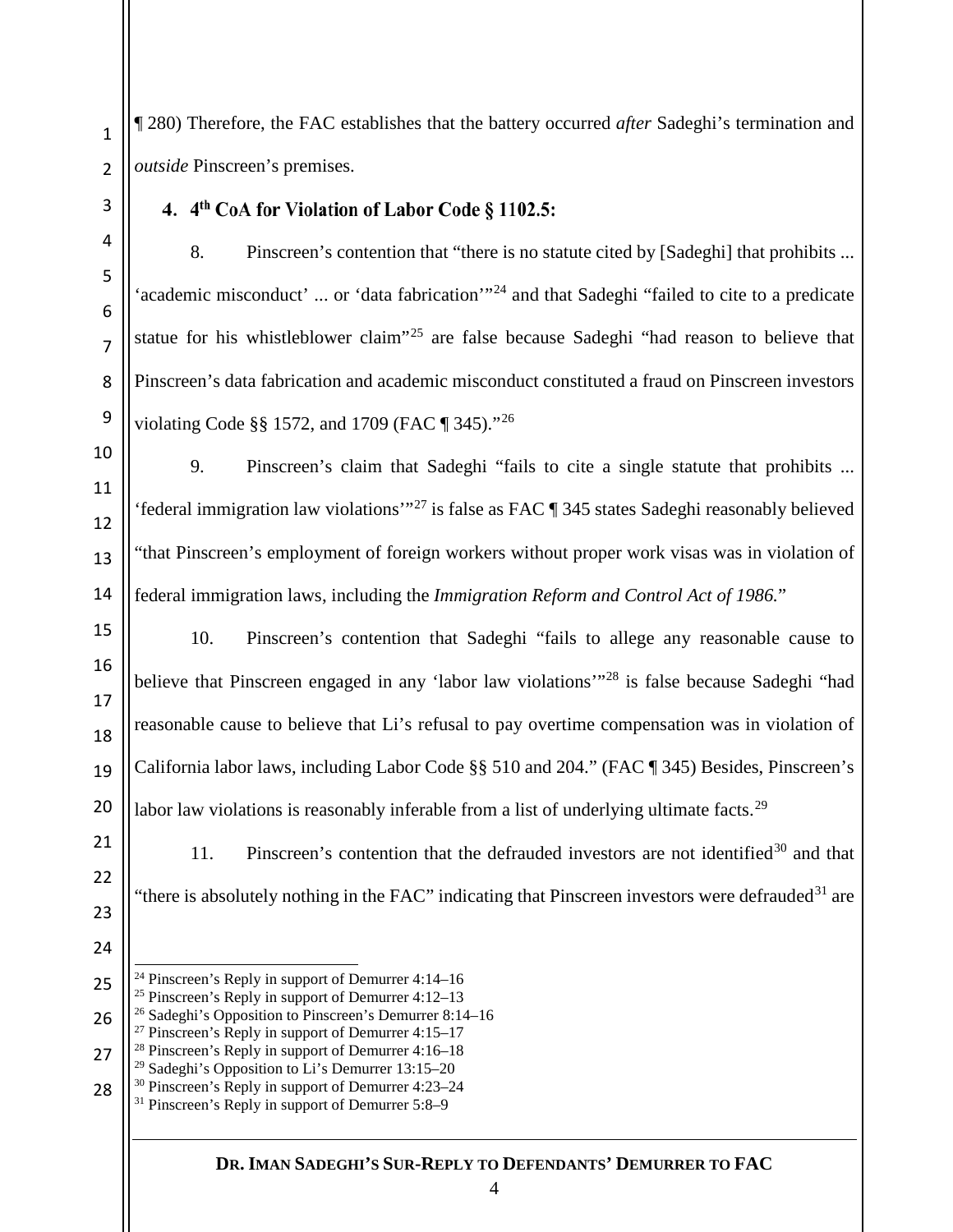false as Sadeghi states that Li misrepresented Pinscreen's technology in his business representations including to Softbank Venture Korea (FAC ¶¶ 76, 111, 226–227).

## 5. 5<sup>th</sup> CoA for Breach of Employment Contract:

12. Pinscreen's contention that Sadeghi "implicitly concedes that the  $5<sup>th</sup> CoA$  ... do not set specify a breach<sup>"[32](#page-5-0)</sup> and that Sadeghi fails "to identify the specific terms ... breached"<sup>[33](#page-5-1)</sup> and that Sadeghi "throws in the towel here"[34](#page-5-2) are all false because Sadeghi states that Pinscreen breached the "covenant of Good faith and fair dealing embedded in every contract."<sup>[35](#page-5-3)</sup>

# 6. 7th CoA for Wrongful Termination in Violation of Public Policy:

13. Pinscreen's contention that Sadeghi "has pled nothing to suggest that" Pinscreen "can engage in 'academic misconduct' or 'data fabrication'"[36](#page-5-4) is false as Sadeghi provided a comprehensive list of pleaded ultimate facts from which Pinscreen's data fabrication, academic misconduct, and fraud on investors can be reasonably inferred."<sup>[37](#page-5-5)</sup>

14. Pinscreen's contention that Sadeghi "has pled nothing to suggest that" Pinscreen's academic misconduct and data fabrication "implicates a fundamental public policy"<sup>[38](#page-5-6)</sup> is false because Sadeghi provides settled law holding that Sadeghi's termination in retaliation for his objections to Pinscreen's data fabrication violates public policy tethered to statutes Civil Code §§ 1572, and 1709 proscribing theft and fraud.<sup>[39](#page-5-7)</sup>

<span id="page-5-0"></span> 

<span id="page-5-3"></span><span id="page-5-2"></span><span id="page-5-1"></span>

<span id="page-5-5"></span><span id="page-5-4"></span>

- Pinscreen's Reply in support of Demurrer 6:1–2
- Pinscreen's Reply in support of Demurrer 6:2–3, 6:12
- <sup>34</sup> Pinscreen's Reply in support of Demurrer 6:4
- Sadeghi's Opposition to Pinscreen's Demurrer 9:1–9
- Pinscreen's Reply in support of Demurrer 5:21–22
- Sadeghi Opposition to Li's Demurrer 12:25–13:14 Pinscreen's Reply in support of Demurrer 5:21–24
- <span id="page-5-7"></span><span id="page-5-6"></span> Sadeghi's Opposition to Pinscreen's Demurrer 10:9–18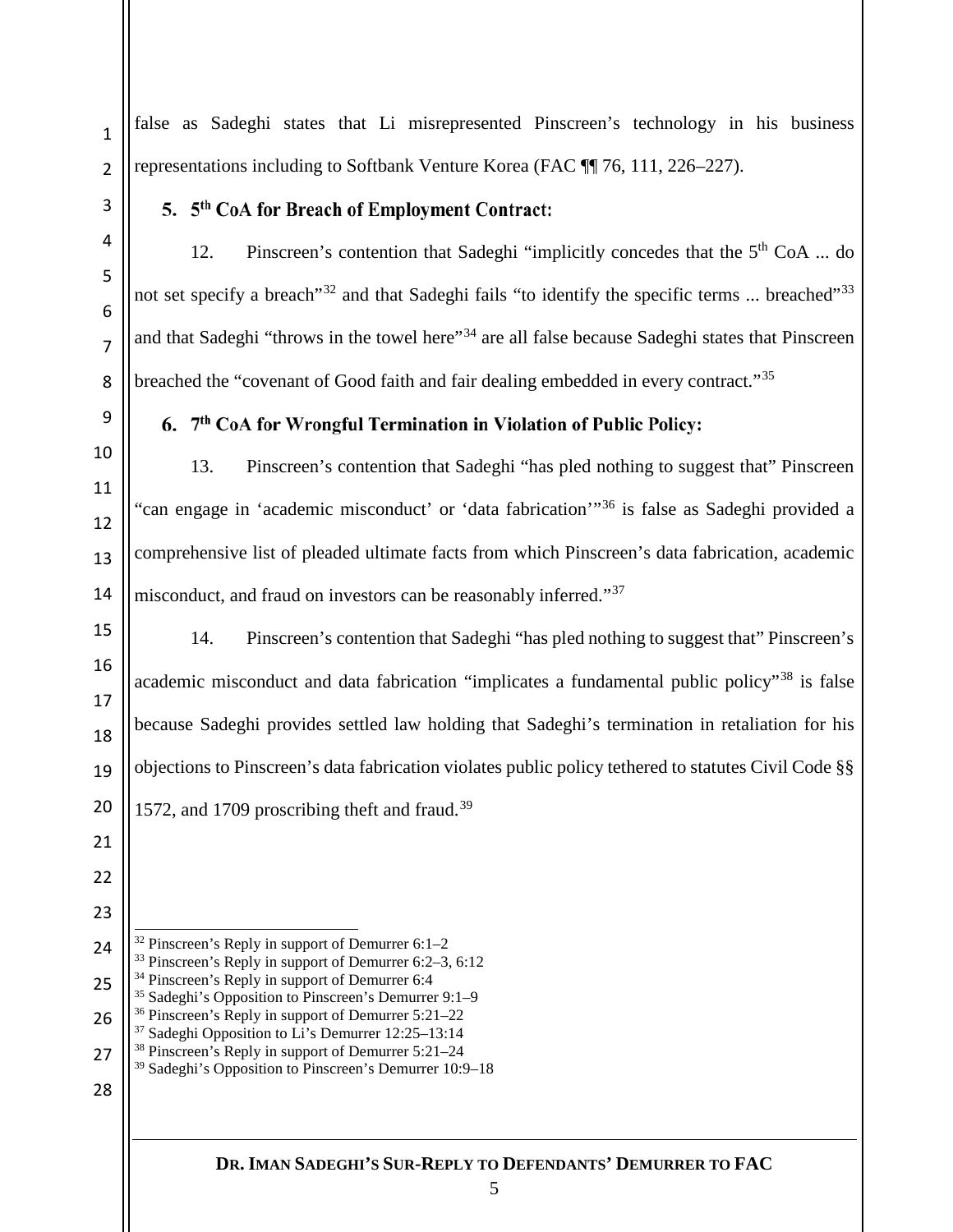<span id="page-6-1"></span><span id="page-6-0"></span>

#### 7. 8th CoA for Intentional Interference with Contract:

15. Li's contentions that Sadeghi "cites no authority for" the position that Li acting "based on his personal motives' makes him a 'stranger to the contract'<sup>"[40](#page-6-0)</sup> is false because Sadeghi provides settled law holding that "acting for his or her personal benefit" Li "is a stranger to the relationship between" Sadeghi and Pinscreen and "liable for intentional interference."[41](#page-6-1)

#### 8. 10<sup>th</sup> CoA for Negligent Hiring, Supervision or Retention:

16. Pinscreen contention that the  $10<sup>th</sup>$  CoA concerns Yen-Chun Chen, Liwen Hu and Han-Wei Kung<sup>[42](#page-6-2)</sup> is false as they are not mentioned in the body of the CoA. (FAC  $\P$  339–408)

9. 11<sup>th</sup> CoA for Violation of California Labor Code § 2802:

17. Pinscreen's contention that the expenses must be "incurred 'in direct consequence' of [Sadeghi's] duties"[43](#page-6-3) is false because Pinscreen omits a critical phrase *"the discharge of"* from the text of the law. Labor Code § 2802 defines the eligible expenses as "all necessary expenditures" or losses incurred by" Sadeghi "in direct consequence of *the discharge of* his or her duties."[44](#page-6-4)

## 10. 12th CoA for Violation of California Labor Code § 203:

18. Pinscreen's "speaking" demurrer injects new allegations contending that Sadeghi "refused to deposit"<sup>[45](#page-6-5)</sup> and "refused to accept"<sup>[46](#page-6-6)</sup> the check.

## 11. 13<sup>th</sup> CoA for Negligence / Breach of Constructive Bailment:

19. Defendants contention that "certainly no duty is alleged<sup>[47](#page-6-7)</sup> is false because the FAC

- Li's Reply in support of Demurrer 5:13–16
- Sadeghi's Opposition to Li's Demurrer 7:15–20
- <span id="page-6-2"></span> Pinscreen's Reply in support of Demurrer 8:1–2
	- Pinscreen's Reply in support of Demurrer 8:22
- <span id="page-6-4"></span><span id="page-6-3"></span> Sadeghi's Opposition to Pinscreen's Demurrer 12:2–6
	- Pinscreen's Reply in support of Demurrer 8:26–28
- <span id="page-6-6"></span><span id="page-6-5"></span> Pinscreen's Reply in support of Demurrer 9:8–9
- <span id="page-6-7"></span> Li's Reply in support of Demurrer 6:13–14